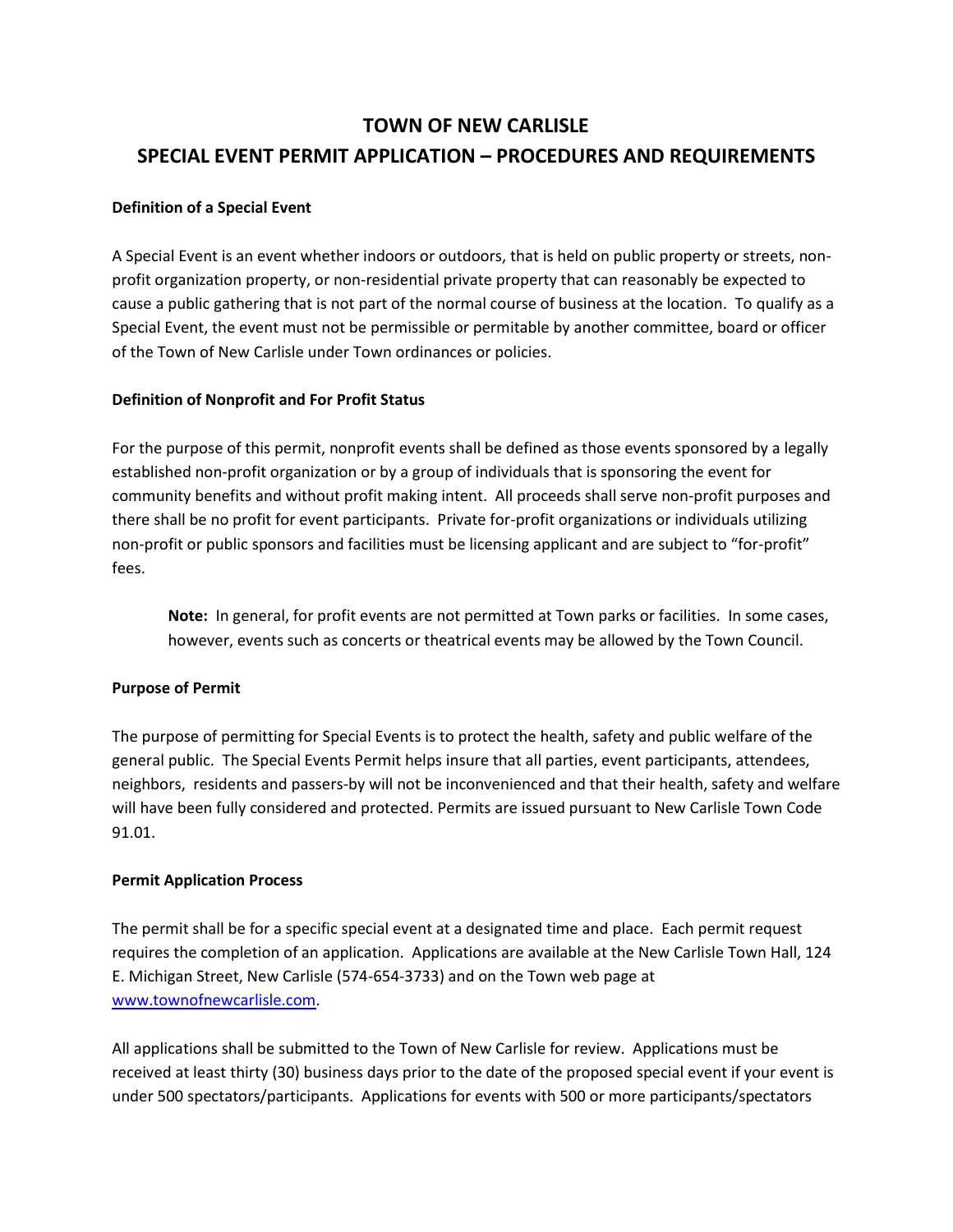must be fully completed, signed and submitted to the Town of New Carlisle at least ninety (90) days prior to the event. The Town may, however, accept such applications if received more than thirty (30) days prior to the date of event, if it determines that sufficient time is available to thoroughly review the application.

Upon receiving application the Town may request recommendations and advice from others pertaining to the issuance of such permit. **The actual permit for the special event will not be issued or considered valid until all preconditions and/or exceptions imposed for the special event have been satisfactorily completed or arranged. Required insurance must be submitted with the Special Event Permit Application.**

If any new exceptions or conditions are presented or otherwise sought by the applicant within fourteen (14) days of the scheduled date of the special event, such presentment may be considered a basis for invalidation of the permit application.

Note: The applicant is responsible for obtaining all approvals and signatures required for this permit.

Permit Requirements

Insurance

- A. **Certificate of General Liability** Insurance in the amount of \$1,000,000.00 (one million) per occurrence is required for all events. The certificate shall explicitly name the Town of New Carlisle as an additional insured and must state the name and date of the event. Please note that depending on the nature of the event, other insurance may be required.
- B. **Liquor Liability**. Where the Applicant, on behalf of any other persons, organizations, firms or corporations on whose behalf the application is made, seeks to hold an event involving the sale of alcoholic beverages and has otherwise been granted all necessary permits for such purpose, he/she/it shall provide and maintain a policy or policies of Liquor Liability Protection with limits of not less than \$1,000,000. Such insurance shall be evidenced on the certificate of insurance provided to the Clerk Treasurer's designee with this Application

Permission from Property Owner

Town properties may be used only by non-profit entities or for events sponsored by non-profit organizations. All Special Events Permit Applications must be approved by the Park Board for any event planned in any town park. All applications will be reviewed by the Department of Public Safety, Code Enforcement, Public Works and the Fire Department. Any event requiring street or alley closures must also be approved by the Town Council.